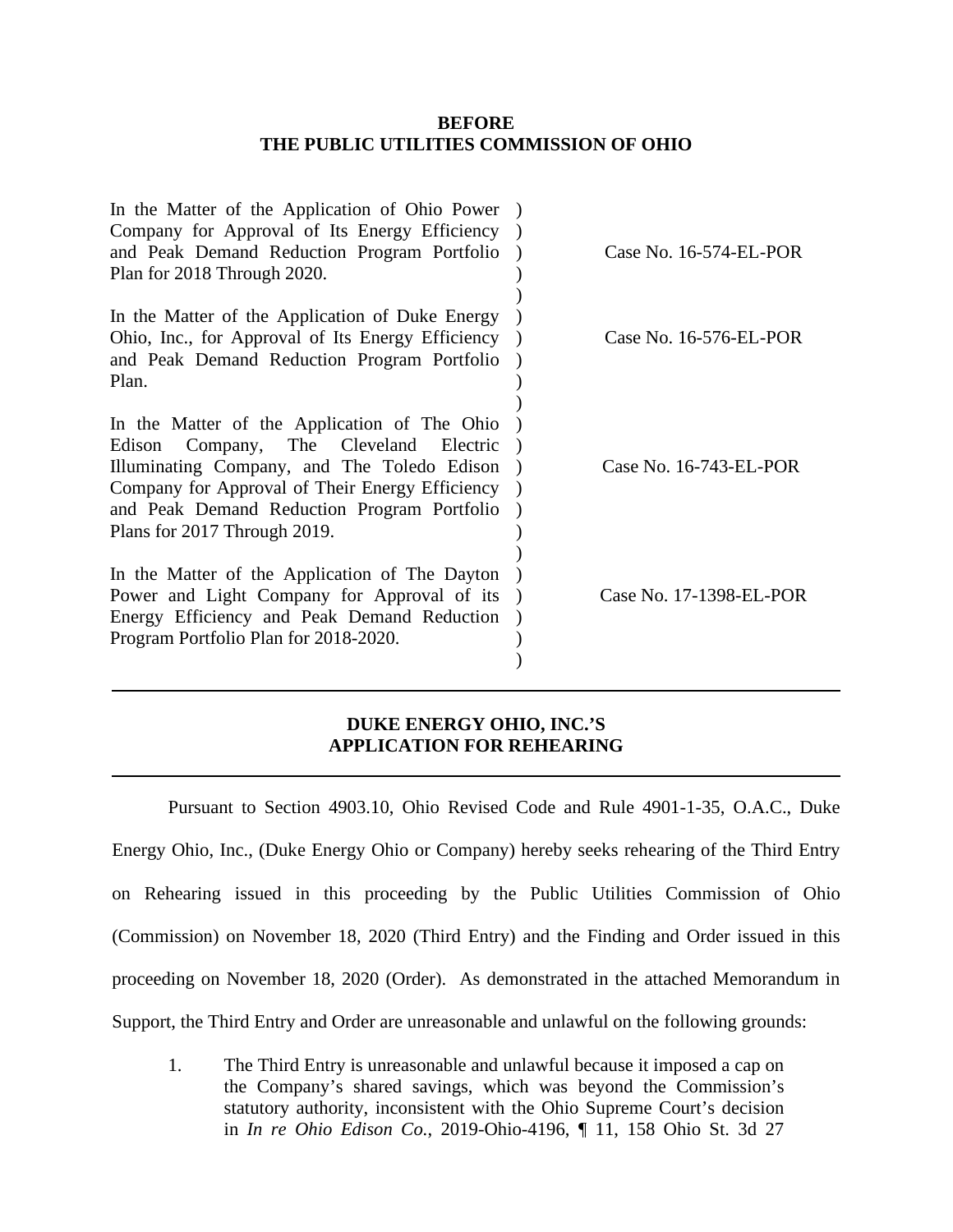(*FirstEnergy Decision*), and inconsistent with the Commission's own past precedent.

- 2. The Third Entry is unreasonable and unlawful in that it forbids the Company to collect the full amount of lost distribution revenues associated with programs already approved through December 31, 2020, and the Order should also be clarified to correct that lost distribution revenues may be collected in the final reconciliation.
- 3. The Third Entry and Order are unreasonable and unlawful in that they fail to clarify that the Company may recover all shared savings that are authorized under its portfolio for programs through December 31, 2020, and the Order should be modified to clarify that shared savings may be collected in the final reconciliation application.
- 4. The Third Entry and Order are unreasonable and unlawful insofar as they may purport to interpret H.B. 6's limitations on post-2020 recovery to preclude full recovery on applications filed prior to December 31, 2020.
- 5. The Third Entry and Order are unreasonable and unlawful insofar as they may purport to apply H.B. 6 retroactively to reduce amounts recoverable for program years 2018 and 2019.

As demonstrated in the attached Memorandum in Support, the Commission should grant

Duke Energy Ohio's Application for Rehearing and make the requested modifications to the

Third Entry and Order.

Respectfully submitted,

## DUKE ENERGY OHIO, INC.

*/s/ Larisa M. Vaysman* Rocco D' Ascenzo (0077651) Deputy General Counsel Larisa M. Vaysman (0090290) (Counsel of Record) Senior Counsel Duke Energy Business Services LLC 139 East Fourth Street 1303-Main Cincinnati Ohio 45202 513-287-4320 (telephone) 513-287-4385 (facsimile) [Rocco.dascenzo@duke-energy.com](mailto:Rocco.dascenzo@duke-energy.com) (e-mail) [Larisa.vaysman@duke-energy.com](mailto:Larisa.vaysman@duke-energy.com) Willing to accept service via email **Attorneys for Duke Energy Ohio, Inc.**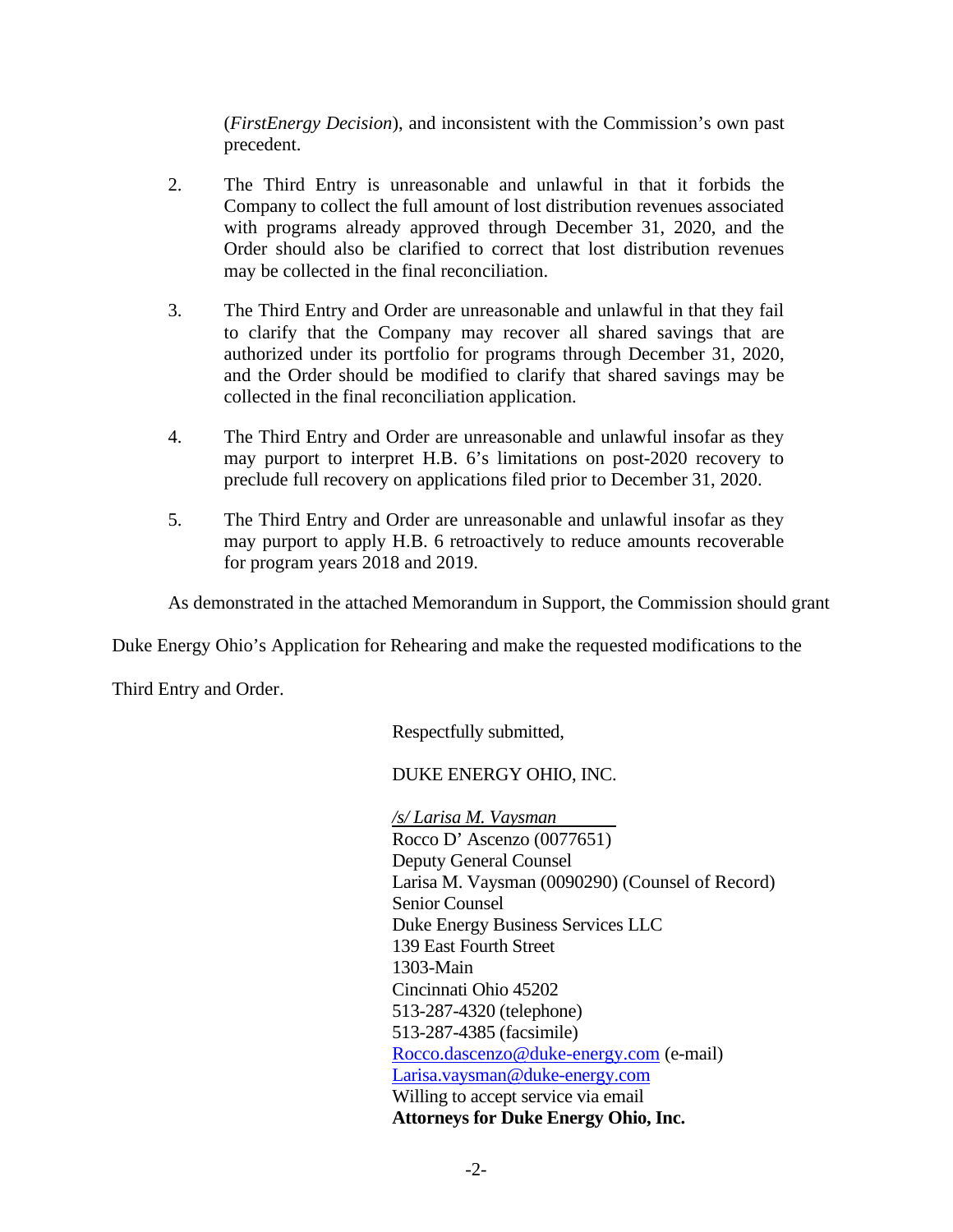#### **MEMORANDUM IN SUPPORT**

### **I. INTRODUCTION**

In the Third Entry, the Commission, pursuant to Ohio Supreme Court precedent, eliminated the cost cap it imposed in its September 27, 2017, Opinion and Order. Unfortunately, the Commission promptly replaced it with an equally unlawful cap on the Company's shared savings recovery, stating openly that this new cap was seeking to address "the overall cost" of the Company's EE/PDR rider and acknowledging that this action was occurring "[n]otwithstanding the Supreme Court's decision."[1](#page-2-1) The Commission sought to distinguish the two caps by declaring that shared savings was "not a 'cost,'" even though its own precedent said otherwise and the Ohio Supreme Court had likewise treated shared savings as part of the overall portfolio cost in the *FirstEnergy* decision. Additionally, the Commission erroneously held in the Third Entry that the "pla[i]n language" of R.C. 4928.66(G)(3) precluded the Company from "recover[ing] lost distribution revenue after December 31, 2020, even if the lost distribution revenue is attributed to energy savings achieved in [2](#page-2-0)018, 2019 or 2020."<sup>2</sup> The Commission justified this by reasoning that lost distribution revenues previously approved by the Commission as part of the Company's portfolio offered in compliance with the energy efficiency statutory mandates were not a "cost of compliance" with the mandates. Additionally, although the Company does not believe the Commission had such intent, the Third Entry and the Order could be interpreted to reduce the available recoveries in the Company's already-pending applications for programs delivered in 2018 and 2019, because the orders in these cases will not issue until after December 31, 2020.

To correct the above-described errors, the Third Entry should be modified to eliminate the newly imposed unlawful cap on shared savings, restore the stipulated \$8.0 million after-tax shared savings cap, and permit the Company to recover all of its approved lost distribution revenues and

<span id="page-2-1"></span><sup>&</sup>lt;sup>1</sup> Third Entry, p. 22.

<span id="page-2-0"></span> $2$  Third Entry, p. 24.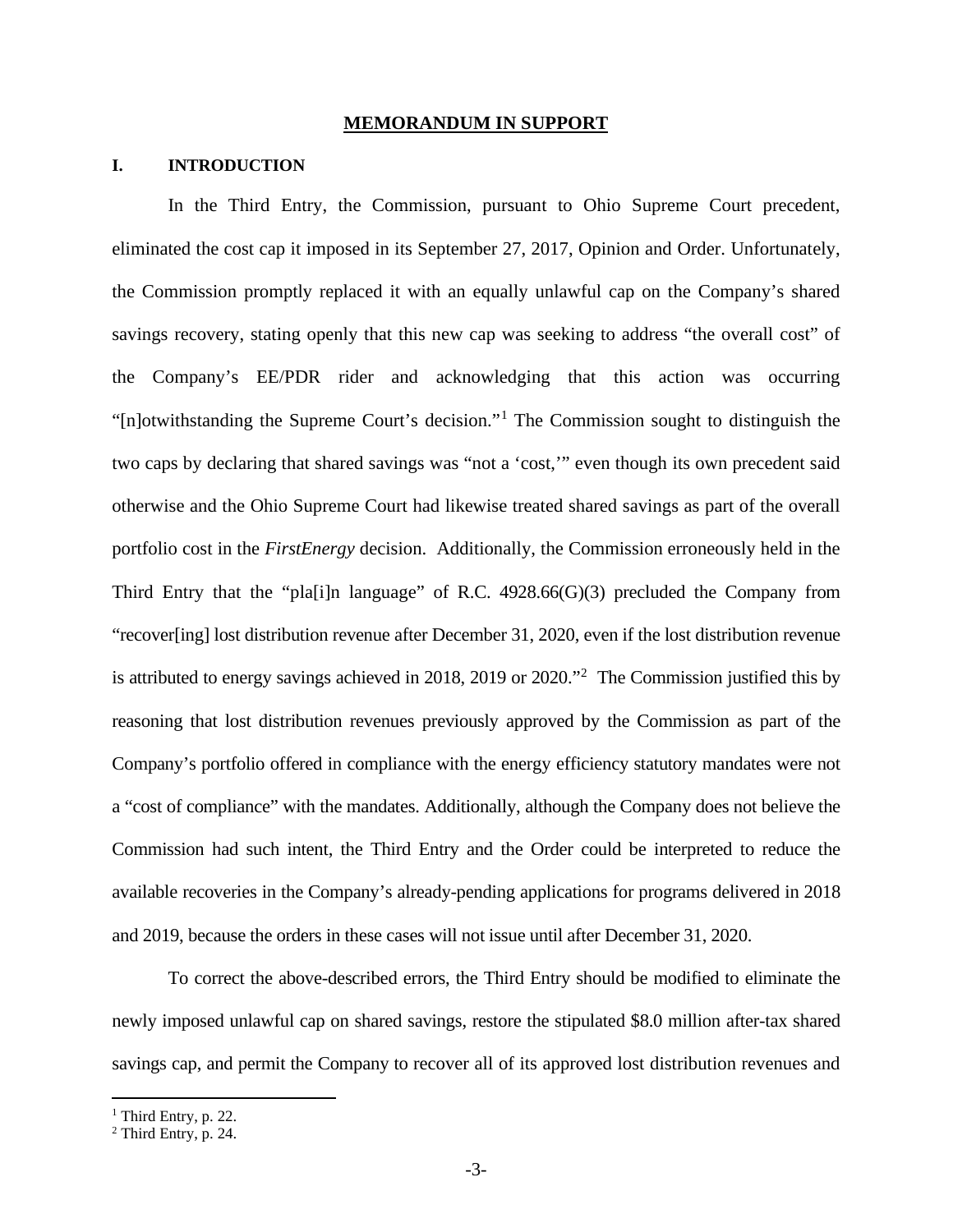shared savings associated with programs that have been authorized to continue through 2020. If, however, the Commission continues to interpret H.B. 6 to preclude the complete recovery of lost distribution revenues, the Commission should at least clarify its Third Entry and Order to specify that, in the final application authorized by the Order, the Company will be permitted to include recovery for *all* program costs, shared savings, and lost distribution revenues that will have accrued as of December 31, 2020 under the Company's approved portfolio. Finally, even if the Commission erroneously interprets H.B. 6 to exclude all lost distribution revenues and/or shared savings from the Company's final reconciliation application authorized by the Order, it should at the very least clarify that the recoveries ordered for the Company's pending applications in Case Nos. 19-622-EL-RDR and 20-613-EL-RDR, which were filed before December 31, 2020, will include all components of the approved portfolio: program costs, shared savings, and lost distribution revenues.

#### **II. BACKGROUND**

The Company's current portfolio was filed in 2016 for years 2017 through 2019 in Case No. 16-576-EL-POR, pursuant to the energy efficiency requirements set forth in Amended Substitute Senate Bill 221 and subsequently modified by Senate Bill 310, codified in Revised Code 4928.66. In a stipulation with the majority of intervening parties, the Company stipulated to, among other things, an annual \$8.0 million after-tax cap on the Company's recovery of shared savings.<sup>[3](#page-3-0)</sup> On September 27, 2017, the amended stipulation was approved by the Commission, but the Commission imposed an additional annual cap: an annual cap on the Company's combined

<span id="page-3-0"></span><sup>3</sup> *In the Matter of the Application of Duke Energy Ohio, Inc. for Approval of its 2017-2019 Energy Efficiency and Peak Demand Reduction Program Portfolio Plan*, Case No.16-576-EL-POR, Amended Stipulation and Recommendation, p.5 (September 27, 2017).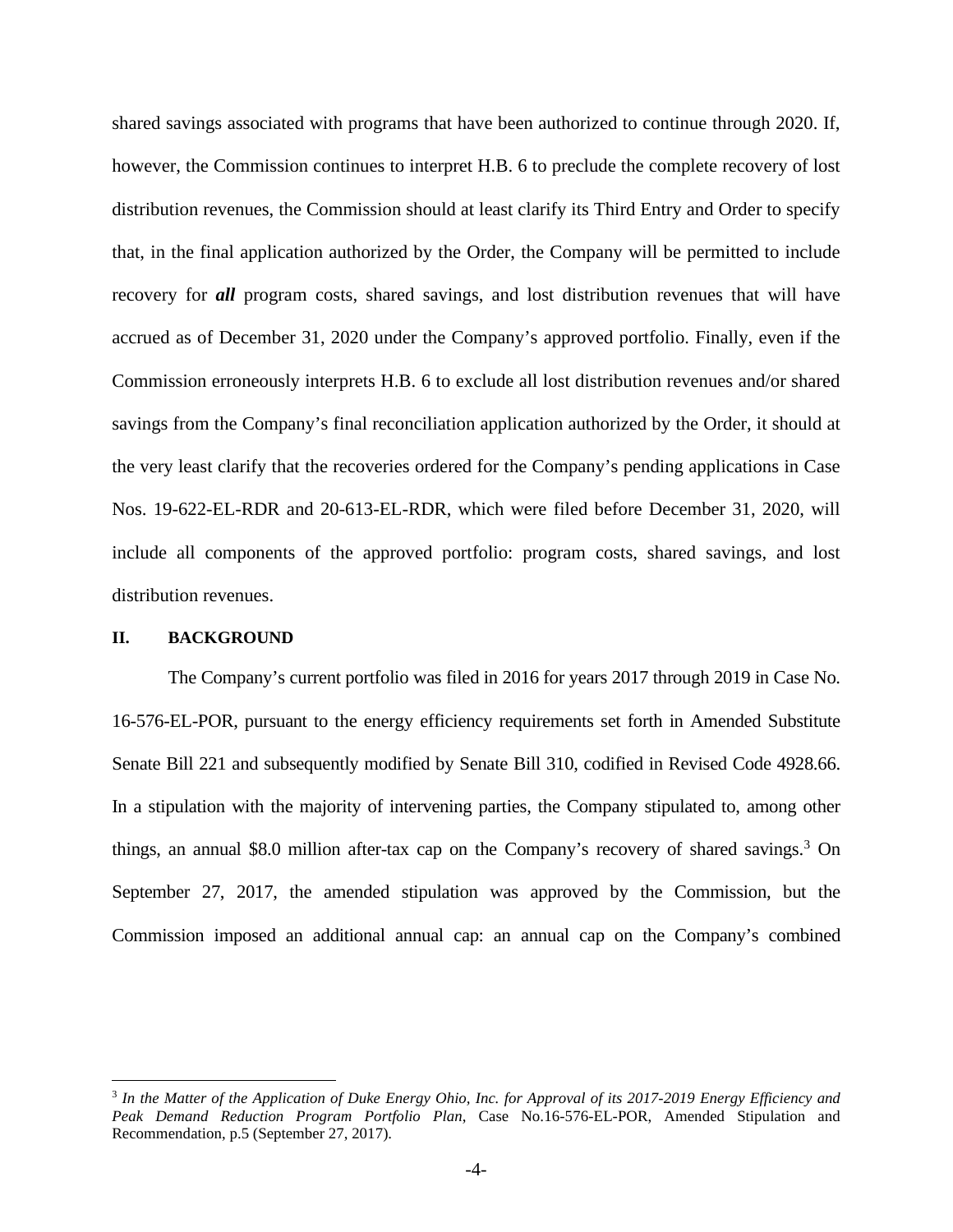recovery of program costs and shared savings, to be set at four percent of Duke Energy Ohio's reported 2015 revenues.<sup>[4](#page-4-3)</sup>

The only reasoning the Commission provided for the imposition of this cost cap was a desire to limit the charges to customers. The Commission justified the cost cap as "an appropriate limitation on the EE/PDR costs to be recovered from Duke's customers" and supported its reasoning by noting in testimony that such a cap "constitutes a reasonable measure to limit customer exposure to future bill increases."[5](#page-4-4) The Commission provided no other justification. The Company timely challenged the imposition of the cost cap on rehearing.<sup>[6](#page-4-5)</sup>

With that request for rehearing pending before the Commission in this case, the Ohio Supreme Court struck down a virtually identical cost cap in the *FirstEnergy Decision*. [7](#page-4-0) In that case, the Commission had imposed what it repeatedly called a "cost cap" on the subject utility's combined recovery of program costs and shared savings, to be set at four percent of the utility's 2015 total revenues.<sup>[8](#page-4-1)</sup> The Supreme Court soundly rejected this "cost cap" on appeal, concluding that "the commission lacked statutory authority to impose a cap on FirstEnergy's recovery of program costs."[9](#page-4-2)

Also, during the period rehearing was pending, the General Assembly enacted H.B. 6, took effect on October 22, 2019, and eliminated the energy efficiency requirements previously imposed

<span id="page-4-3"></span><sup>4</sup> *In the Matter of the Application of Duke Energy Ohio, Inc. for Approval of its 2017-2019 Energy Efficiency and Peak Demand Reduction Program Portfolio Plan*, Case No.16-576-EL-POR, Opinion and Order, pp. 15-16 (September 27, 2017).

<span id="page-4-4"></span><sup>5</sup> Id*.*, p. 15.

<span id="page-4-5"></span><sup>6</sup> *In the Matter of the Application of Duke Energy Ohio, Inc. for Approval of Its Energy Efficiency and Peak Demand Reduction Program Portfolio Plan*, Case No. 16-576-EL-POR, Duke Energy Ohio, Inc.'s Application for Rehearing, p. 1 (October 27, 2017).

<span id="page-4-0"></span><sup>7</sup> *In the Matter of the Application of Duke Energy Ohio, Inc. for Approval of its 2017-2019 Energy Efficiency and Peak Demand Reduction Program Portfolio Plan*, Case No. 16-576-EL-POR, Notice of Additional Authority Submitted by Duke Energy Ohio, Inc., pp. 1-2 (December 16, 2019); *FirstEnergy Decision*, ¶ 11.

<span id="page-4-1"></span><sup>8</sup> *See In the Matter of the Application of the Ohio Edison Company, the Cleveland Electric Illuminating Company, and the Toledo Edison Company for Approval of Their Energy Efficiency and Peak Demand Reduction Program Portfolio Plans for 2017 Through 2019*, Case No. 16-743-EL-POR, Opinion and Order, pp. 23, 28 (November 21, 2017).

<span id="page-4-2"></span><sup>9</sup> *FirstEnergy Decision*, ¶11.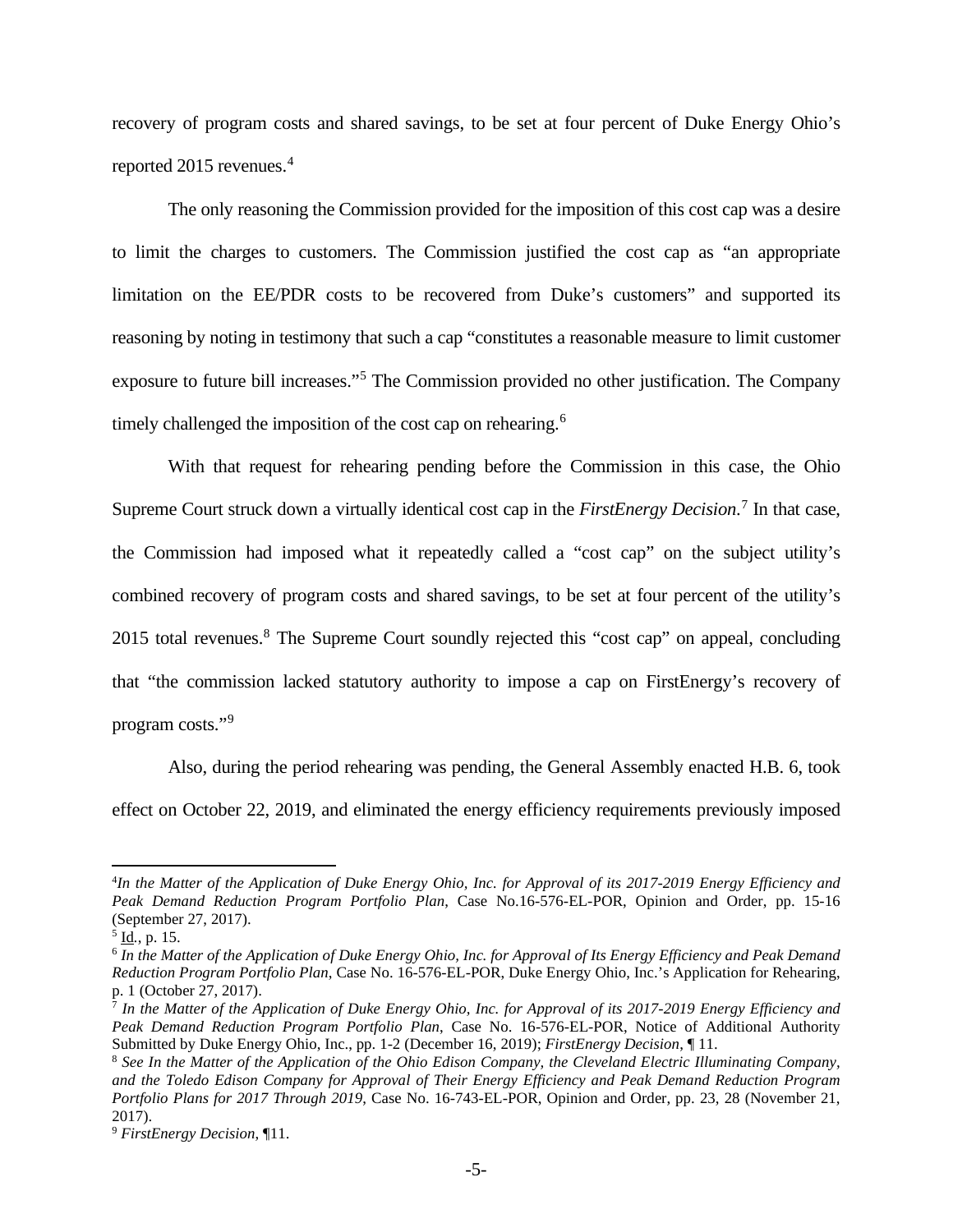by R.C. 4928.66, after December 31, 2020. On February 26, 2020 (February Order), the Commission granted the Company's request to extend the current portfolio through December 31, 2020, with an increased budget of  $$46,895,800$ <sup>[10](#page-5-3)</sup> This amount was requested by the Company based on the stipulated shared savings cap of \$8.0 million after-tax and the elimination of the cost cap previously imposed by the Commission.

The Company sought rehearing of the February Order to clarify how the final true-ups for programs through the end of 2020 would be completed, and especially how the previously approved lost distribution revenues would be handled.<sup>[11](#page-5-4)</sup> Under its Commission-approved portfolio, the Company is entitled to recover lost distribution revenues for the assumed three-year life of the installed energy efficiency measures, $12$  which means that lost distribution revenues for 2020 programs will not be completely known until 2023.

In the November 18, 2020, Third Entry, the Commission properly removed the "4 percent cost cap" as it was "consistent with the *FirstEnergy Decision*,"[13](#page-5-0) but then proceeded to circumvent the *FirstEnergy Decision* by imposing a cap on the Company's shared savings that was far lower than the previously stipulated cap of \$8.0 million after-tax which the Commission itself had approved. The new shared savings cap was \$7.8 million pre-tax,<sup>[14](#page-5-1)</sup> equivalent to slightly less than \$6.1 million after-tax. Additionally, in the Third Entry, the Commission held that "Duke may not

<span id="page-5-3"></span><sup>10</sup> Order, pp. 3, 17.

<span id="page-5-4"></span><sup>11</sup> *In the Matter of the Application of Duke Energy Ohio, Inc., for Approval of Its Energy Efficiency and Peak Demand Reduction Program Portfolio Plan*, Case Nos. 16-576-EL-POR, *et al.*, Duke Energy Ohio, Inc.'s Application for Rehearing (March 27, 2020).

<span id="page-5-2"></span><sup>&</sup>lt;sup>12</sup> See In the Matter of the Application of Duke Energy Ohio, Inc. for Approval of its 2017-2019 Energy Efficiency *and Peak Demand Reduction Program Portfolio Plan*, Case No.16-576-EL-POR, Opinion and Order, p. 22 (September 27, 2017) (noting that the Stipulation "allow[s] for the deferral and subsequent recovery of EE/PDR costs recovery of program costs, lost revenues, and shared savings"); Supplemental Testimony of Trisha A. Haemmerle, Attachment JEZ-1, pp. 4-5 (June 15, 2016) (depicting three-year calculation of lost distribution revenues).

<span id="page-5-0"></span><sup>&</sup>lt;sup>13</sup> Third Entry, p. 22.

<span id="page-5-1"></span> $^{14}$  Id.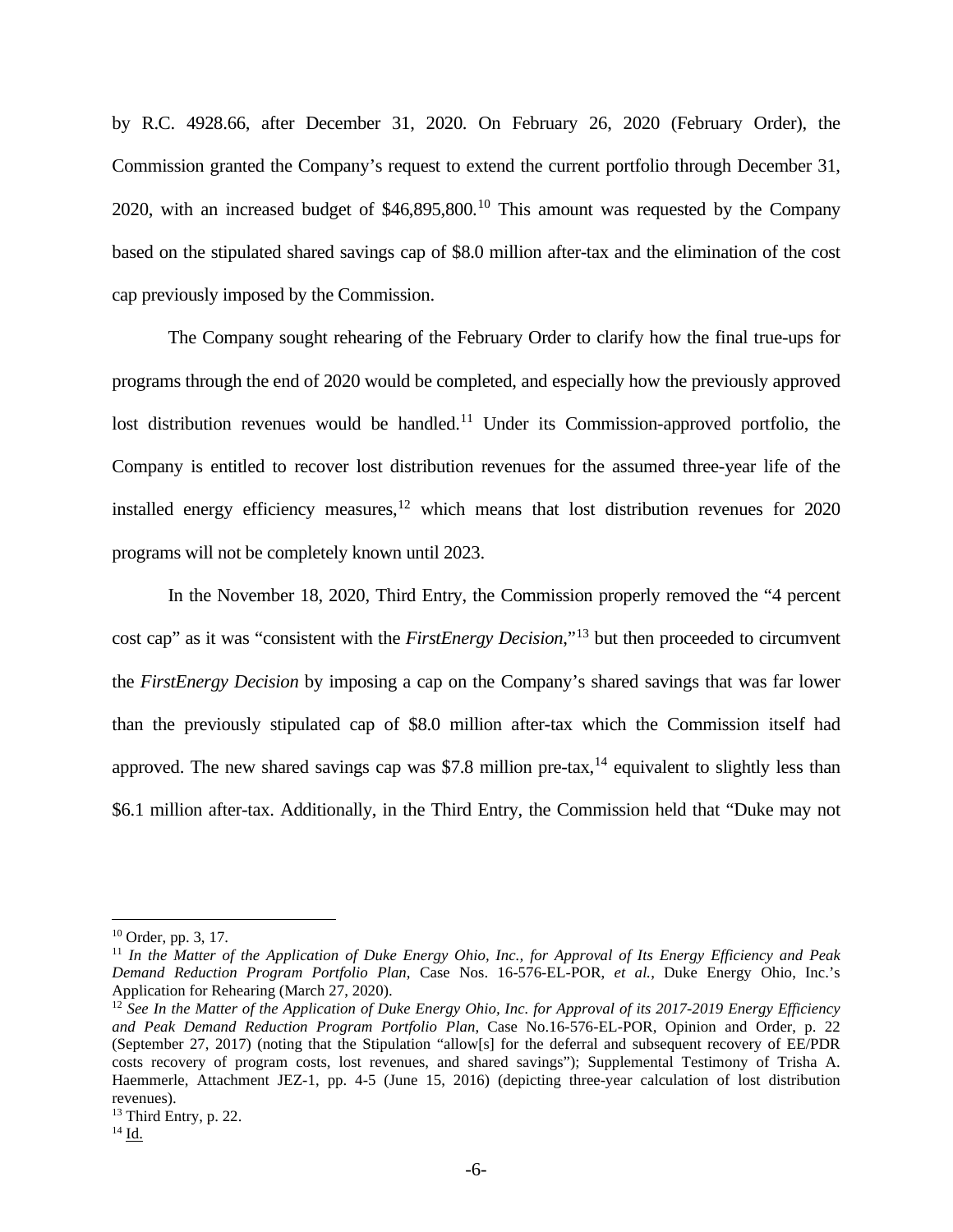continue to recover lost distribution revenue after December 31, 2020, even if the lost distribution revenue is attributed to energy savings achieved in 2018, 2019 or 2020."[15](#page-6-2)

The Order, issued on the same day as the Third Entry, directed all utilities to set their EE/PDR riders to zero, effective January 1, 2021, and to file an application for "final reconciliation" of these riders when "full information for such final reconciliation is available."[16](#page-6-1) The Order specified that the "sole exception" to H.B. 6's requirement to terminate the EE/PDR riders was "the reconciliation between 'revenue collected' and 'the allowable cost of compliance associated with compliance efforts' occurring prior to December 31, 2020," without specifying whether such "cost of compliance" included lost distribution revenues or shared savings accrued prior to December 31, 2020.

**III. DISCUSSION**

**A. The Third Entry is unreasonable and unlawful because it imposed a cap on the Company's shared savings, which was beyond the Commission's statutory authority, inconsistent with the Ohio Supreme Court's** *FirstEnergy Decision***, and inconsistent with the Commission's own past precedent.**

In its initial order approving the Company's portfolio in 2017, the Commission had explicitly found that the stipulated \$8.0 million after-tax shared savings cap was reasonable and beneficial to customers:

> We agree with Duke that the \$8 million after-tax cap on Duke's shared savings under the Stipulation *is reasonable*. This cap does *provide a benefit to customers because it limits the amount of potential costs to be borne by customers*, while still allowing an incentive for the Company to exceed its statutorily mandated EE/PDR targets.<sup>[17](#page-6-0)</sup>

On rehearing, in the Third Entry, the Commission did not say that this initial determination had

been mistaken or erroneous.

<span id="page-6-2"></span><sup>15</sup> Id*.*, p. 24.

<span id="page-6-1"></span> $16$  Order, p. 4.

<span id="page-6-0"></span><sup>17</sup> *In the Matter of the Application of Duke Energy Ohio, Inc. for Approval of its 2017-2019 Energy Efficiency and Peak Demand Reduction Program Portfolio Plan*, Case No.16-576-EL-POR, Opinion and Order, p. 18 (September 27, 2017) (emphasis added).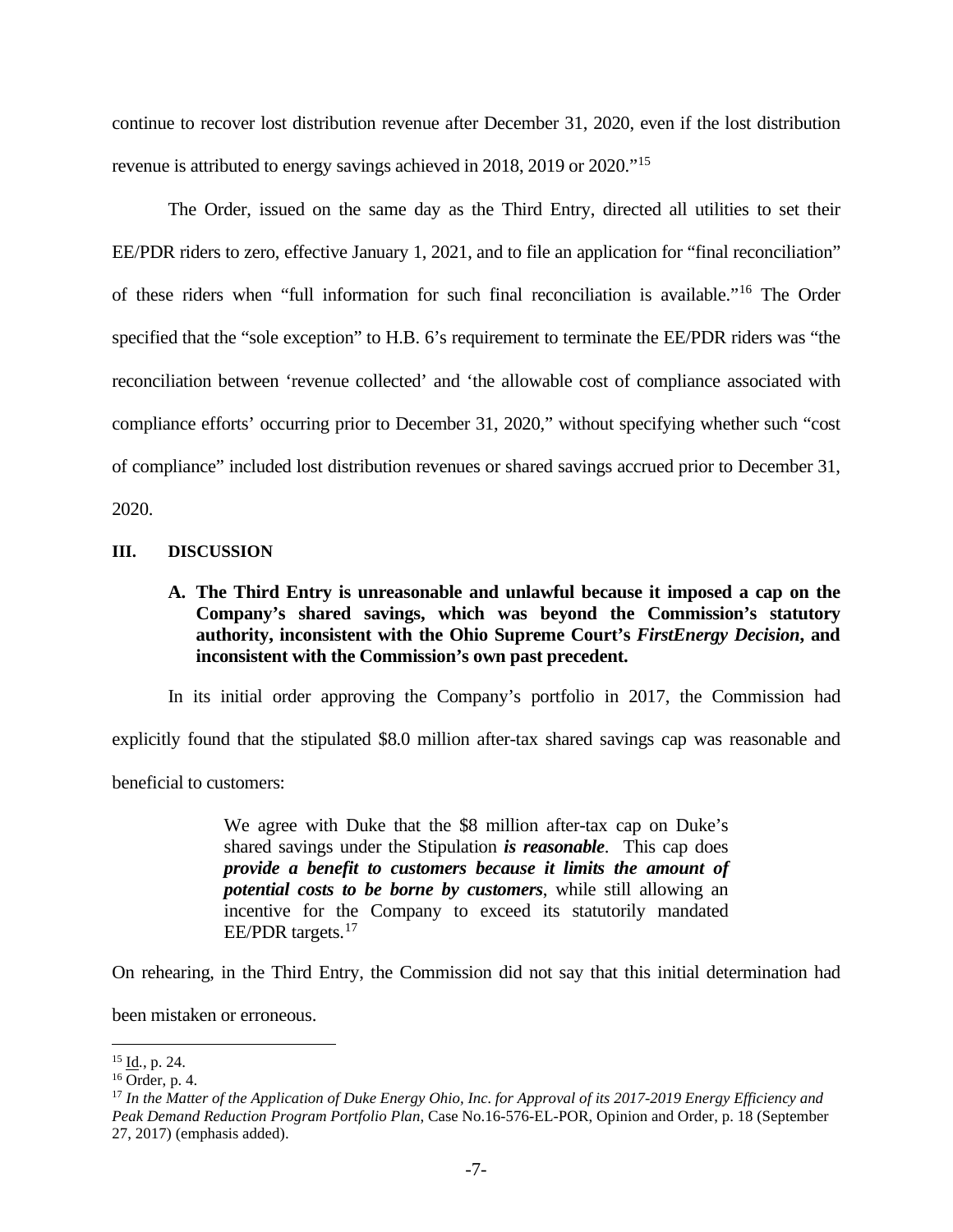Indeed, in the Third Entry, the Commission tacitly acknowledged that it was reducing the shared savings cap in order to accomplish the same aim that the *FirstEnergy Decision* had held to be beyond its statutory authority: to reduce the "overall cost" of the portfolio. The Commission stated that "*[n]otwithstanding* the Supreme Court's decision in the *FirstEnergy Decision*, we continue to be concerned with *the overall cost* of the EDUs' energy efficiency riders."[18](#page-7-2) The Commission did not cite any Ohio Supreme Court support for proceeding "[n]otwithstanding" the Court's most recent on-point precedent, but only pre-*FirstEnergy Decision* Commission cases.

The Commission sought to distinguish the Third Entry's shared savings cap from the cost cap struck by the Court in the *FirstEnergy Decision* on the basis that "shared savings are not a 'cost' to the EDU," but this runs contrary to the *FirstEnergy Decision* where the Court indicated that it considered shared savings to be a category of costs. The cap at issue in the *FirstEnergy Decision* applied to the utility's total recovery, including shared savings, and yet both the Commission and the Court referred to it as a "cost cap." In rejecting the cap, the Court called it "a cap on FirstEnergy's recovery of *program costs*," and later "a limitation on FirstEnergy's recovery of *costs incurred in order to meet its statutory benchmarks*."<sup>[19](#page-7-1)</sup> By these descriptions, the Court clearly indicated that shared savings, which it described as "an incentive payment  $\dots$  to the utility"<sup>[20](#page-7-0)</sup> constituted a portion of the costs of compliance with the statutory benchmarks, and not some entirely separate category as the Third Entry suggests. The Third Entry's replacement of a broad "cost cap" with an equally arbitrary cap on what the Court considered a subset of compliance costs is therefore unlawful and likewise beyond the Commission's statutory authority.

<span id="page-7-2"></span><sup>18</sup> Third Entry, p. 22 (emphasis added).

<sup>19</sup> *FirstEnergy Decision*, ¶¶ 11, 16 (emphasis added).

<span id="page-7-1"></span><span id="page-7-0"></span> $20$  Id.,  $\P$  2.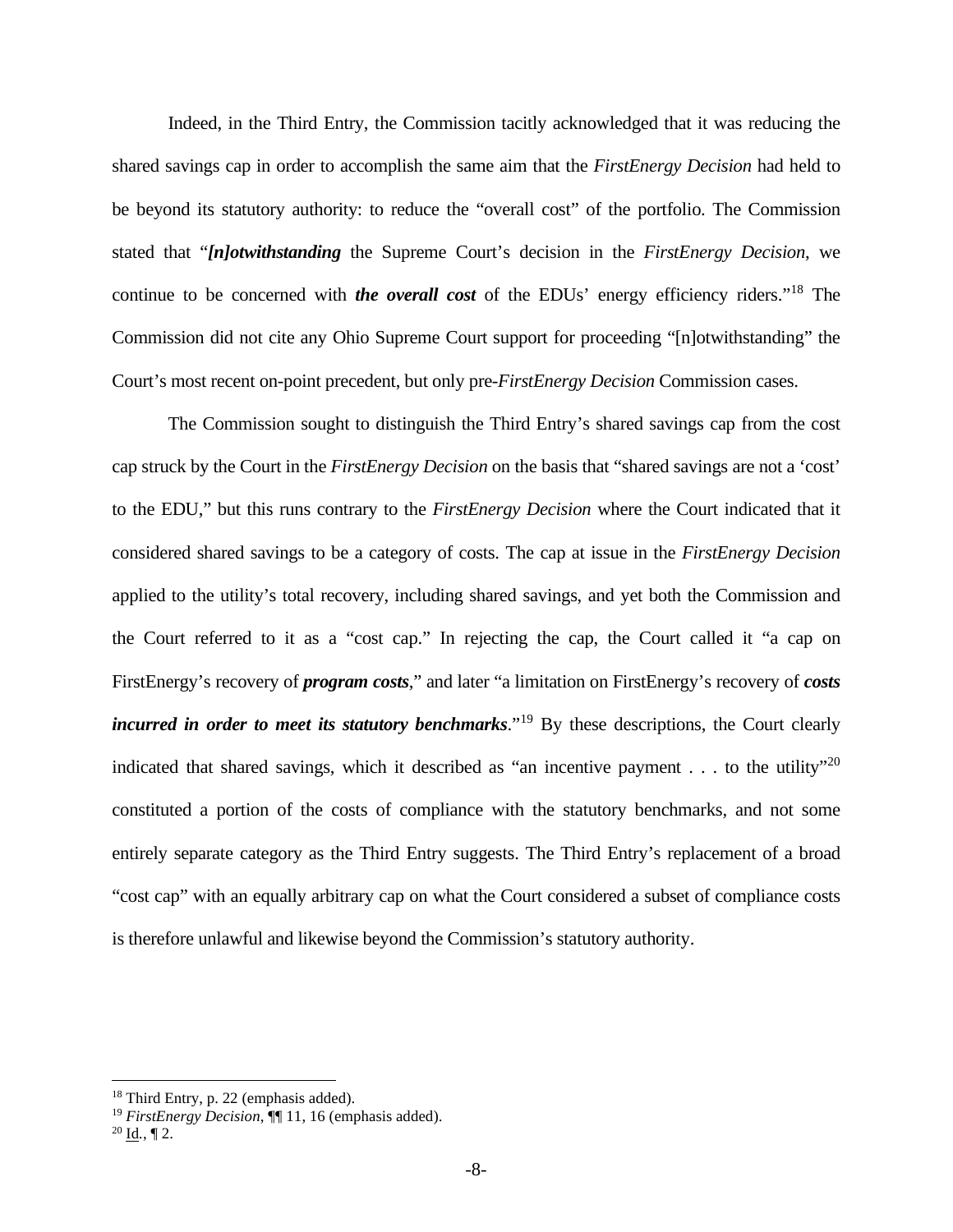The Court's treatment of shared savings as one of the "costs incurred in order to meet …

statutory benchmarks" was consistent with the Commission's own past precedent, which had firmly

rejected attempts to introduce the same distinction in the past. The Commission itself has explained:

[T]he Commission finds that the costs of shared savings, when included in the EE/PDR rider, are *actual costs being paid by customers that are directly related to EDUs' compliance with the EE and PDR requirements*. The Commission finds that, if an EDU over complies with the statutory EE and PDR requirements as a result of budgeted and approved EE and PDR programs, causing a shared savings expense, *it is reasonable to count that shared savings expense as part of the cost of compliance in the year it is incurred*. Additionally, the Commission emphasizes that EDUs are permitted to use banked savings from overcompliance toward future years' compliance, as it causes no additional cost to ratepayers during the year it is used. Therefore, the Commission finds that *shared savings are, in fact, related to compliance with the EE and PDR requirements.*[21](#page-8-0)

In the Third Entry, the Commission neither recognizes this precedent nor attempts to grapple with it.

Because the *FirstEnergy Decision* precludes the cap imposed on the Company's shared

savings in the Third Entry and the reasoning supporting the cap is also inconsistent with

Commission precedent, the Commission should eliminate the new cap and restore the lawfully

stipulated shared savings cap of \$8.0 million after-tax.

**B. The Third Entry is unreasonable and unlawful in that it forbids the Company to collect the full amount of lost distribution revenues associated with programs already approved through December 31, 2020 and the Order should also be clarified to correct that lost distribution revenues may be collected in the final reconciliation.**

<span id="page-8-0"></span><sup>21</sup> *In the Matter of the Amendment of Chapters 4901:1-10 and 4901:1-21, Ohio Administrative Code, Regarding Electric Companies and Competitive Retail Electric Service, to Implement 2014 Sub.S.B. No. 310*, Case No. 14- 1411-EL-ORD, Finding and Order, p. 19 (December 17, 2014); *see also id.*, Second Entry on Rehearing, p. 9 (July 1, 2015) (reiterating same).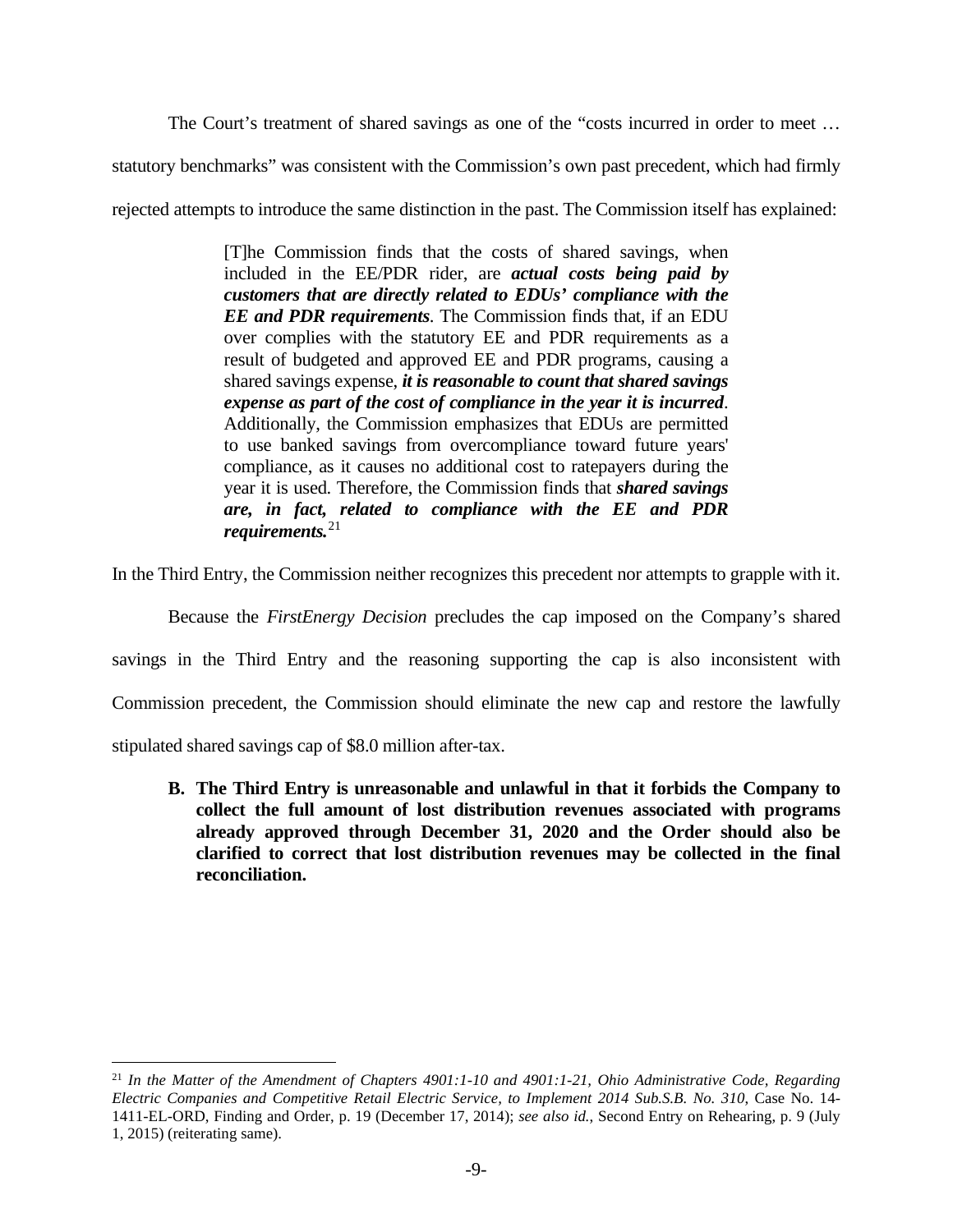The Third Entry reads R.C. 4928.66(G)(3) to flatly preclude the Company from "recover[ing] lost distribution revenue after December 31, 2020, even if the lost distribution revenue is attributed to energy savings achieved in 2018, 2019 or 2020.<sup> $22$ </sup> However, this is a misreading.

R.C. 4928.66(G)(3) requires the previously approved cost mechanisms for compliance to terminate "except as may be necessary to reconcile the difference between revenue collected and the allowable cost of compliance *associated with compliance efforts occurring prior to the date* upon which full compliance . . . is deemed achieved." (emphasis added). The bolded language indicates that the General Assembly clearly intended the utilities to complete any previously authorized recoveries for compliance efforts pre-dating December 31, 2020. In its Amended Application for portfolio approval, the Company specified that it sought to recover, among other things, "the costs and any *lost revenues incurred to deliver* energy efficiency and peak demand reduction."[23](#page-9-1) The loss of the revenues in question is directly attributable to measures installed to comply with the EE/PDR statutory mandates and funded at least partially through the EE/PDR programs, and therefore should be considered a cost of compliance and "associated with compliance efforts" for reconciliation purposes, even if the Commission has not always viewed it as such.<sup>[24](#page-9-0)</sup>

Accordingly, the Commission should grant rehearing of the Third Entry and hold that the Company may require its already-authorized lost distribution revenues for the full assumed threeyear life of measures installed through December 31, 2020, as provided for in the Company's

<span id="page-9-2"></span><sup>22</sup> Third Entry, p. 24 (emphasis added).

<span id="page-9-1"></span><sup>&</sup>lt;sup>23</sup> Duke Energy Ohio, Inc.'s Amended Application for Energy Efficiency and Peak Demand Reduction Portfolio of Programs, p. 13 (October 14, 2016).

<span id="page-9-0"></span><sup>&</sup>lt;sup>24</sup> See In the Matter of the Amendment of Chapters 4901:1-10 and 4901:1-21, Ohio Administrative Code, Regarding *Electric Companies and Competitive Retail Electric Service, to Implement 2014 Sub.S.B. No. 310*, Case No. 14- 1411-EL-ORD, Finding and Order, p. 20 (December 17, 2014).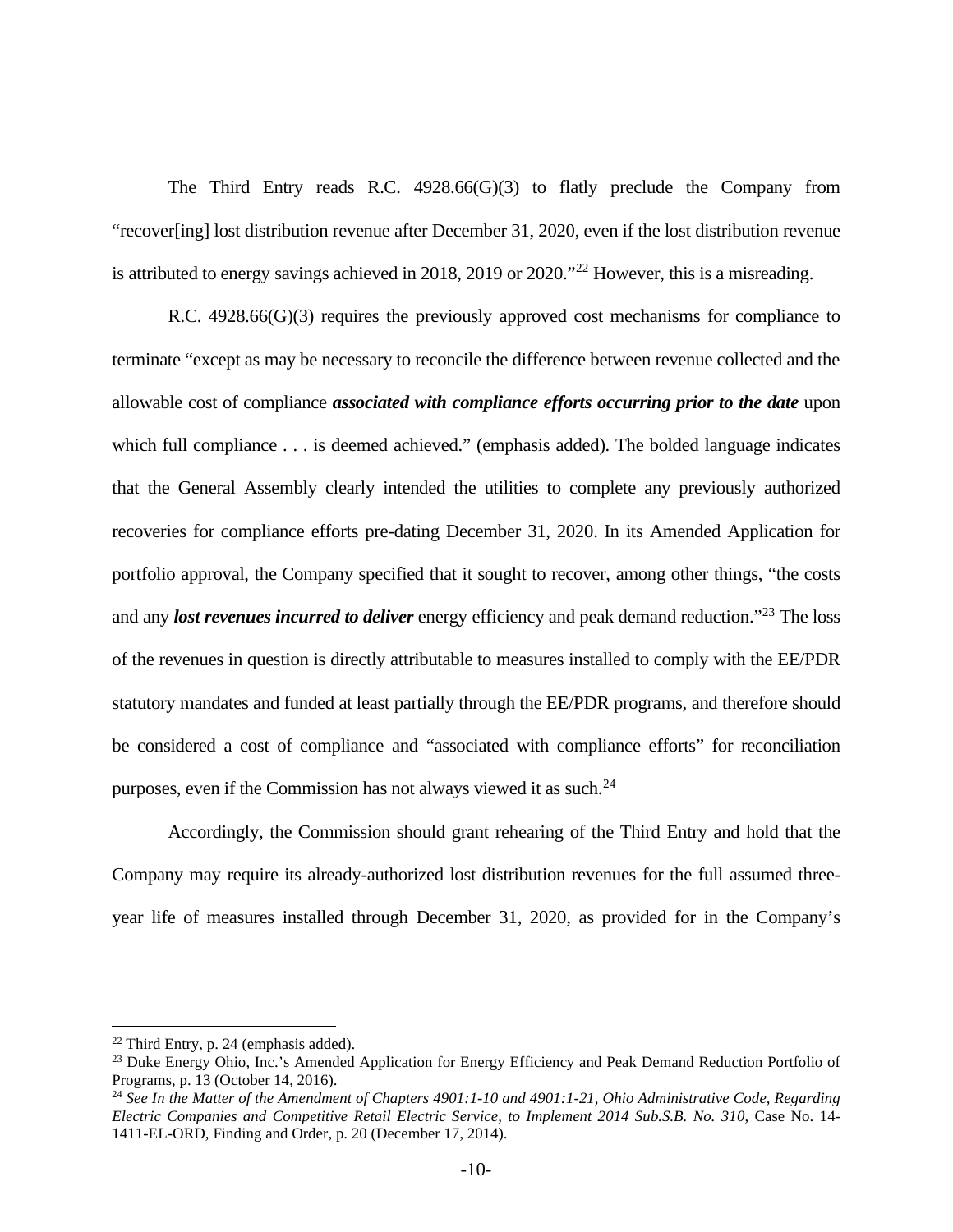portfolio case and the approved Amended Stipulation.<sup>[25](#page-10-0)</sup> In order to comply with the directive in the Order to make one final application for reconciliation and avoid maintaining the EE/PDR rider through 2023 or longer, the Company could calculate the lost distribution revenues for the full three-year life in a single final reconciliation application.

If, however, the Commission continues to interpret H.B. 6 to preclude the *complete* recovery of lost distribution revenues previously approved by the Commission (including lost distribution revenues to accrue in 2021 to 2023), the Commission should at least clarify its Third Entry and Order to specify that, in the final reconciliation application authorized by the Order, the Company will be permitted to include recovery for all program costs, shared savings, and lost distribution revenues that will have *accrued* as of December 31, 2020 under the Company's approved portfolio. In other words, even if the Commission stands by its reading of the statute in the Third Entry (that lost distribution revenues cannot continue to be collected past December 31, 2020 because they are not costs of compliance), it must clarify its language in the Third Entry to specify that, even if no additional lost distribution revenues may be added past December 31, 2020, all previously authorized but uncollected lost distribution revenues *that have accrued by December 31, 2020*, will be recoverable in the final reconciliation application.

To refuse even such a clarification is unreasonably prejudicial to the Company. The Company's cost recovery applications for portfolio years 2018 and 2019 are still currently pending. For portfolio year 2020, the Company will not be able to submit for cost recovery until 2021, including lost distribution revenues. To prohibit the Company from collecting *any* lost distribution revenues in its final reconciliation filing, would deprive the Company of amounts that accrued

<span id="page-10-0"></span><sup>25</sup> *See In the Matter of the Application of Duke Energy Ohio, Inc. for Approval of its 2017-2019 Energy Efficiency and Peak Demand Reduction Program Portfolio Plan*, Case No.16-576-EL-POR, Opinion and Order, p. 22 (September 27, 2017) (noting that the Stipulation "allow[s] for the deferral and subsequent recovery of EE/PDR costs recovery of program costs, lost revenues, and shared savings"); Supplemental Testimony of Trisha A. Haemmerle, Attachment JEZ-1, pp. 4-5 (June 15, 2016) (depicting three-year calculation of lost distribution revenues).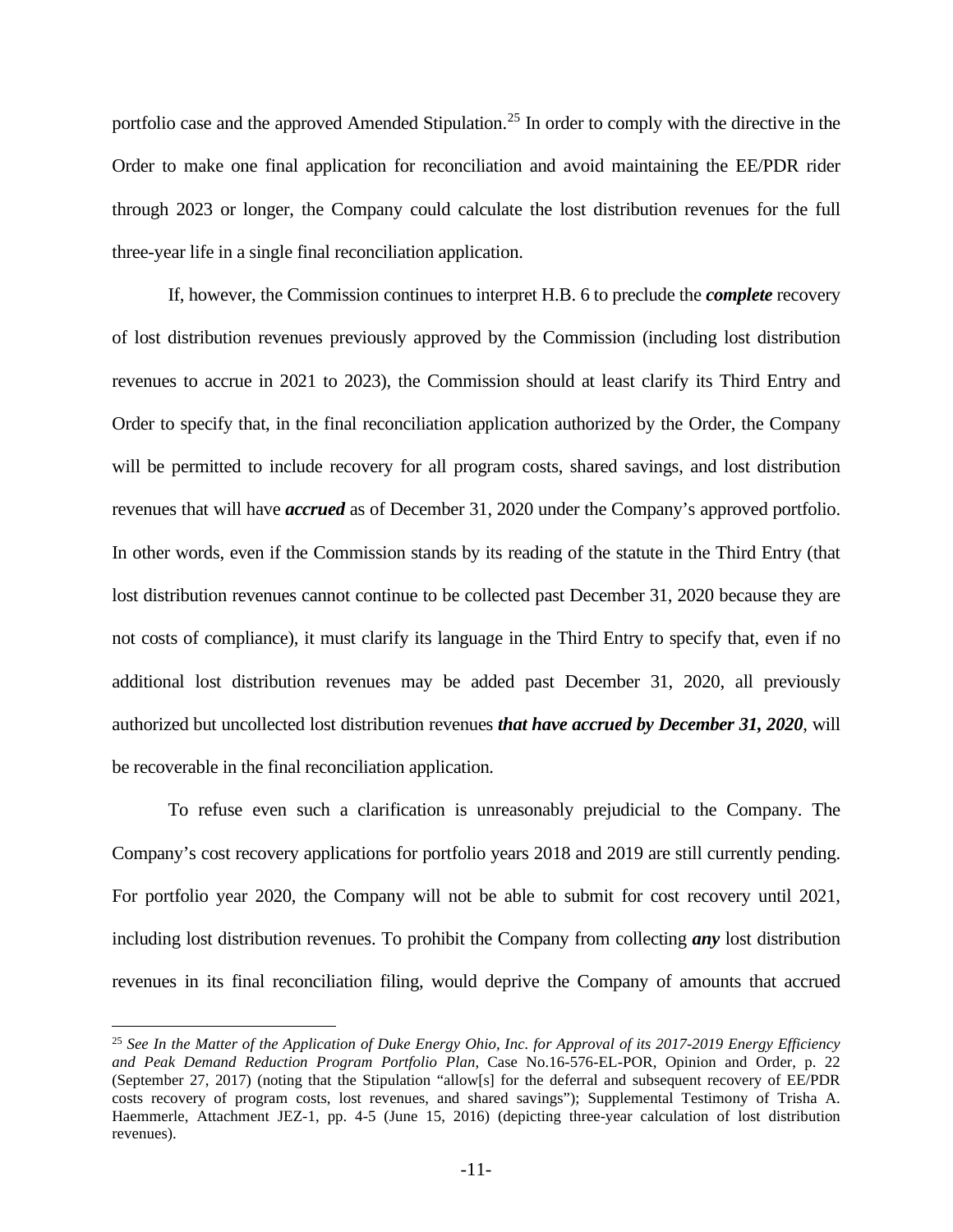*before* December 31, 2020, which are associated with measures installed prior to December 31, 2020, and some as early as 2017. These amounts remain unrecovered solely because of the filing timeline and the extended process of audit and review. H.B. 6 could not possibly have intended that the time required for audit and Commission review of the Company's cost recoveries result in eliminating from recovery a substantial portion of the allowable costs submitted. Furthermore, it would not be equitable to permit large non-residential customers (that are charged for the lost distribution revenues) to evade this charge while residential and small commercial customers continue to pay lost distribution revenues through the Company's Rider DDR.[26](#page-11-0)

For these reasons, even if the Commission believes that lost distribution revenues must stop accruing as of December 31, 2020, it should clarify the Third Entry and the Order to specify that any lost distribution revenues accrued prior to December 31, 2020 may still be collected.

## **C. The Third Entry and Order are unreasonable and unlawful in that they fail to clarify that the Company may recover all shared savings that are authorized under its portfolio for programs through December 31, 2020, and the Order should be modified to clarify that shared savings may be collected in the final reconciliation application.**

The Third Entry and Order do not directly address the Company's ability to recover after December 31, 2020, the applicable shared savings associated with portfolio years 2018, 2019, and 2020. But the combined reading of the Third Entry's pronouncement that shared savings are not a "cost," the exclusion of lost distribution revenues from post-December 31, 2020 recovery, and the Order's repetition of the statutory language cited by the Third Entry could be read to imply doubts about the post-December 31 recoverability of previously-approved shared savings associated with portfolio years 2018, 2019, and 2020. The Commission should modify both the Third Entry and the Order to clarify that utilities' final reconciliation applications will be

<span id="page-11-0"></span><sup>26</sup> *See generally* Case No. 11-5905-EL-RDR.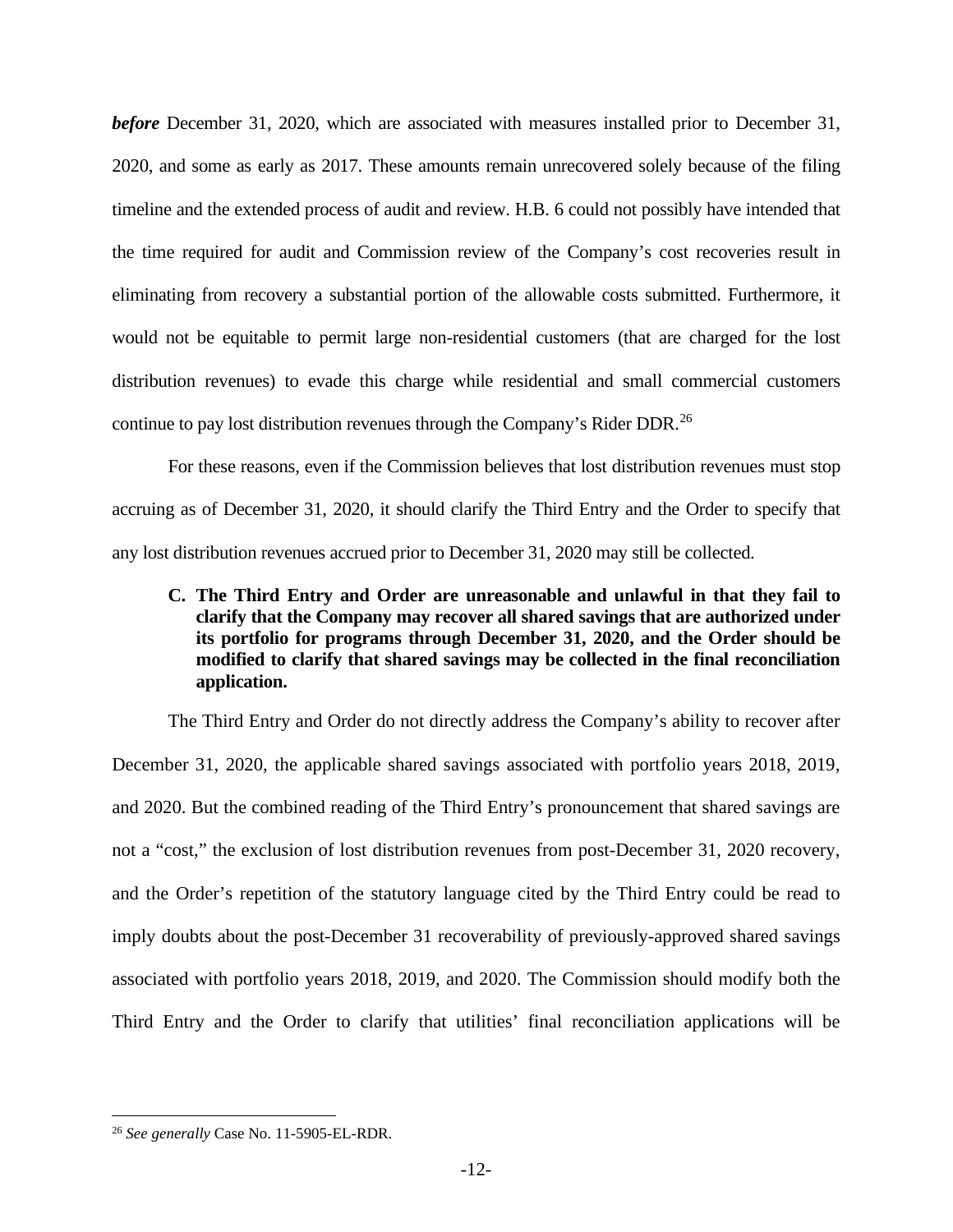permitted to include any reconciliation necessary to assure the recovery of shared savings authorized for portfolio years 2018, 2019, and  $2020$ <sup>[27](#page-12-1)</sup>

### **D. The Third Entry and Order are unreasonable and unlawful insofar as they may purport to interpret H.B. 6's limitations on post-2020 recovery to preclude full recovery on applications filed prior to December 31, 2020.**

As written, the Third Entry combined with the Order, could be interpreted to prohibit the inclusion of lost distribution revenues and/or shared savings in the final approval orders of the Company's two currently pending applications for cost recovery. The Company's pending applications for recovery in Case Nos. 19-622-EL-RDR (2018 Case) and 20-613-EL-RDR (2019 Case) were filed on March 29, 2019, and April 14, 2020, respectively. No substantive filings have been made in the 2018 Case in over 11 months, but there has not been a final order that would permit the Company to update rates. In the 2019 case, discovery is ongoing and there is no procedural schedule or deadline for a Staff report or recommendation. The time required for the Commission's audit and review will, almost certainly at this point, delay the final orders in these cases beyond December 31, 2020.

In the context of EE/PDR programs conducted pursuant to the mandates of R.C. 4928.66, there has, for years, been considerable lag time between the Company's implementation of the programs and the Company's ultimate recovery. For example, for EE/PDR programs implemented in calendar year 2016, the Company filed its application for recovery on March 31, 2017, and did not receive a final order until May  $15$ ,  $2019<sup>28</sup>$  $2019<sup>28</sup>$  $2019<sup>28</sup>$  Updated rates were not put into effect until July 1, 2019, more than two and a half years after the last day of the subject programming had concluded. The audit and review process is extensive, after which briefing and

<span id="page-12-1"></span><sup>&</sup>lt;sup>27</sup> This clarification would be necessary regardless of how the Commission determines the separate issue of the shared savings cap.

<span id="page-12-0"></span><sup>28</sup> *See In the Matter of the Application of Duke Energy Ohio, Inc. for Recovery of Program Costs, Lost Distribution Revenue, and Performance Incentives Related to its Energy Efficiency and Demand Response Programs*, Case Nos. 16-664-EL-RDR, *et al.*, Finding and Order, pp. 2, 8 (May 15, 2019).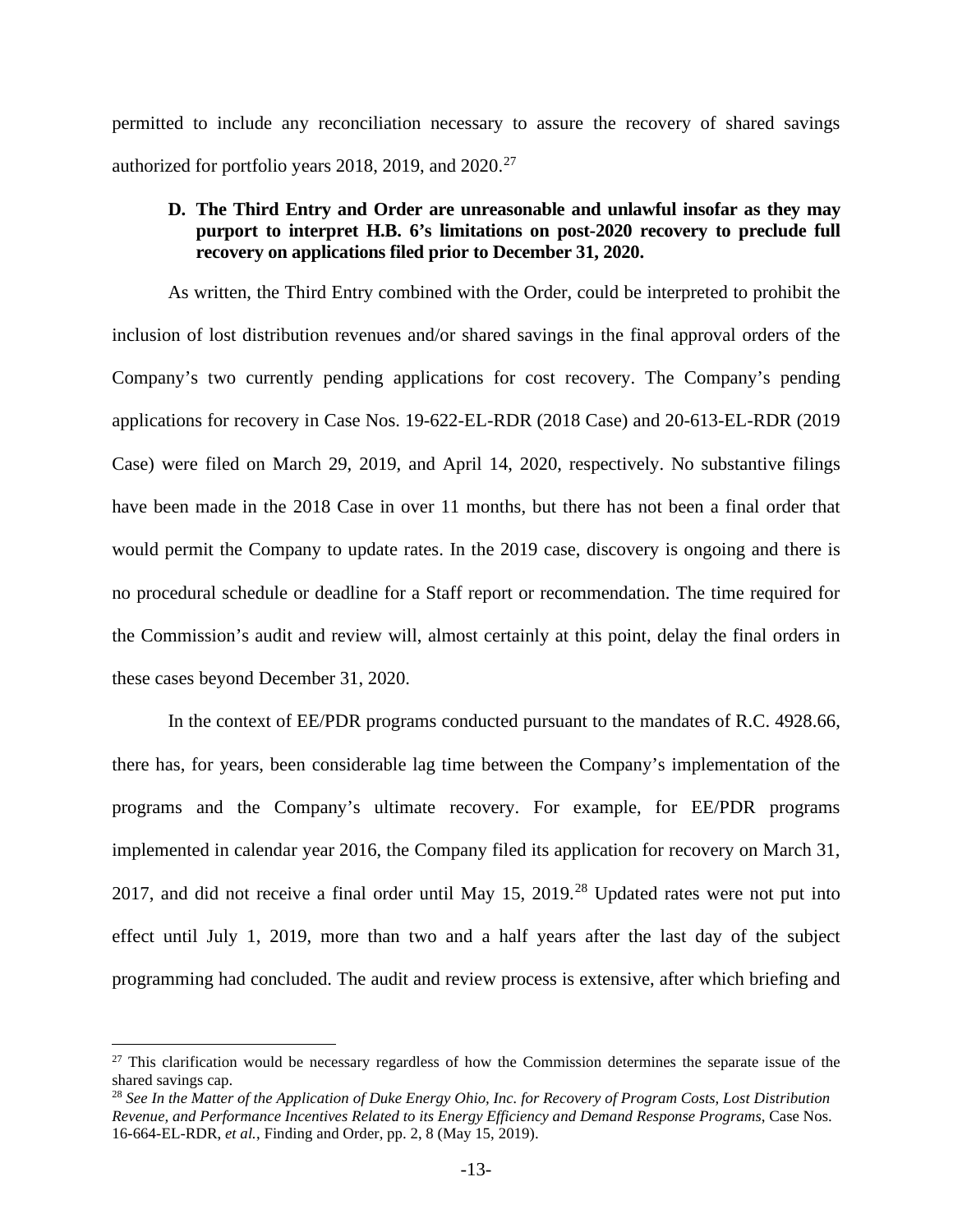Commission review require additional time. The time required for review and deliberation should not be used to deprive the Company of cost recoveries for which it has already applied.

Even if the Commission interprets H.B. 6 to prohibit utilities from including any lost distribution revenue and/or shared savings dollars in their final reconciliation applications filed pursuant to the Order, the Commission must clarify that its orders on applications already pending prior to December 31, 2020 will permit recovery of all portfolio components: program costs, lost distribution revenues, and shared savings (subject, as always, to review for prudency and accuracy). The Company does not believe that the Commission intended in either the Third Entry or the Order to reduce the recoveries available in the 2018 Case and the 2019 Case, but only intended to limit the scope of recovery that utilities may seek in their final reconciliation applications filed after December 31, 2020. But herein, the Company respectfully requests that the Commission clarify this ambiguity.

### **E. The Third Entry and Order are unreasonable and unlawful insofar as they may purport to apply H.B. 6 retroactively to reduce amounts recoverable for program years 2018 and 2019.**

H.B. 6 took effect in October 22, 2019, and therefore cannot be used to retroactively reduce the Company's vested right to recovery in amounts accrued prior to that date. The Company currently has pending applications in the 2018 Case and the 2019 Case. The General Assembly did not intend H.B. 6, which took effect near the end of 2019, to have retroactive effect on cost recovery for the programs conducted in those years—almost all of which occurred prior to the H.B. 6 effective date—nor would any retroactive effect on the Company's recoveries for already-implemented and already-approved programs be constitutional, even if it had been intended.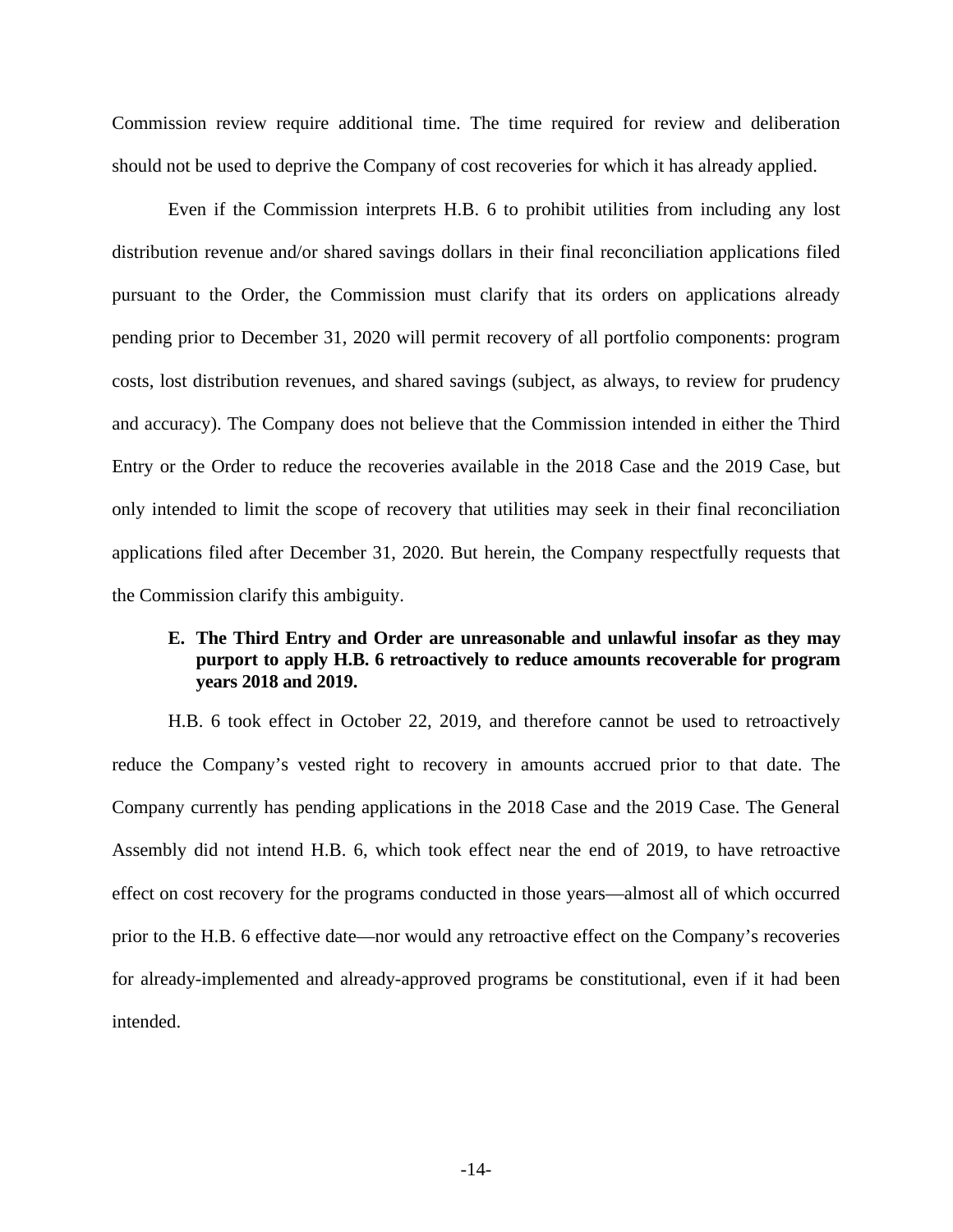Section 28, Article II of the Ohio Constitution states that "[t]he general assembly shall have no power to pass retroactive laws."<sup>[29](#page-14-3)</sup> This clause "prohibits the General Assembly from passing retroactive laws and protects vested rights from new legislative encroachments."[30](#page-14-4) Additionally, R.C. § 1.48 provides that "[a] statute is presumed to be prospective in its operation unless expressly made retrospective." In reviewing a statute for unconstitutional retroactivity, the Court conducts a two-step inquiry:

> [W]e must first determine whether the General Assembly expressly intended the statute to apply retroactively. Only if we find that the General Assembly intended the statute to apply retroactively do we then consider whether the statute is substantive, rendering it unconstitutionally retroactive, rather than merely remedial. $31$

Additionally, "[e]very statute which . . . creates a new obligation, imposes a new duty, or *attaches a new disability, in respect to transactions or considerations already past*, must be deemed retrospective."[32](#page-14-0)

There is nothing in H.B. 6 that indicates that revisions to R.C. 4928.66 were intended to have retroactive effect. Thus, H.B. 6 could not be interpreted to impact any substantive rights that the Company had prior to the effective date of October 22, 2019, and even if it did, such impact would be unconstitutional.

When the Commission approved the as-modified Stipulation in 2017, it described it as "allow[ing] for the deferral and subsequent recovery of EE/PDR costs recovery of program costs, lost revenues, and shared savings from the beginning of 2017 through Duke's EE/PDR rider mechanism."<sup>[33](#page-14-1)</sup> In all of calendar year 2018 and the vast majority of 2019 (through October 22), the Company conducted its EE/PDR programming in reliance on its right to recover. The

<span id="page-14-3"></span><sup>29</sup> Ohio Constitution, Article II, Section 28.

<span id="page-14-4"></span><sup>30</sup> *Discount Cellular, Inc. v. PUCO*, 112 Ohio St.3d 360, 370, 2007-Ohio-53, ¶ 41.

<span id="page-14-2"></span> $31$  Id.

<span id="page-14-0"></span><sup>32</sup> *Safford v. Metro. Life Ins. Co.*, 119 Ohio St. 332, 336 164 N.E. 351 (1928) (emphasis added); *see also Perk v. Euclid*, 17 Ohio St.2d 4, 244 N.E.2d 475 (1969).

<span id="page-14-1"></span><sup>33</sup> 2017 Order, p. 22.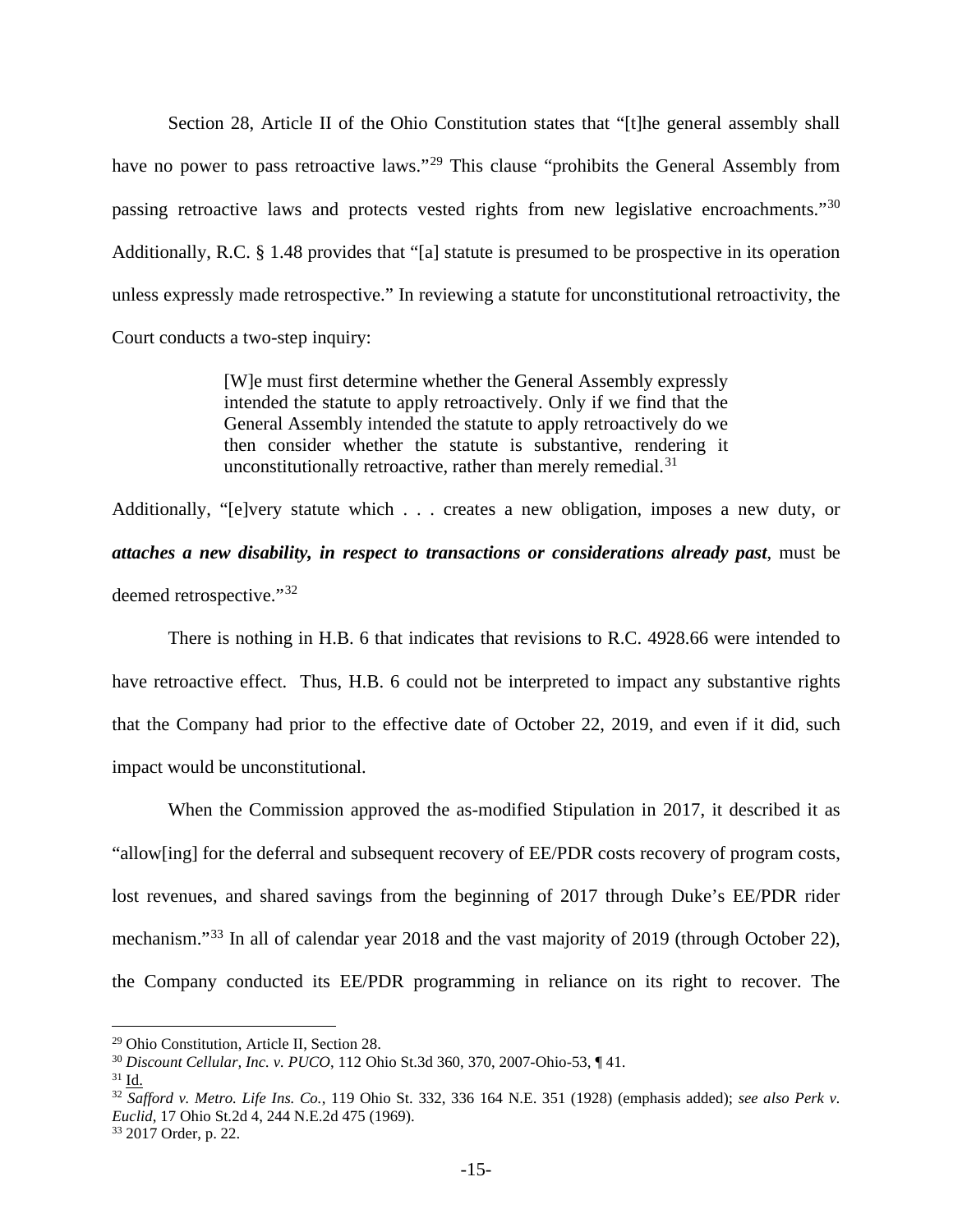approval of the Company's portfolio was, in effect, a transaction wherein the Company acquired an obligation to conduct EE/PDR programming in exchange for recovery of its program costs, lost distribution revenues, and shared savings. Reducing the amount of recovery after the Company had fulfilled its end of the obligation (implementing the programming) would be retroactive and unconstitutional. Thus, even if the Commission does not permit the Company to fully recover all of its lost distribution revenues and shared savings to which it is entitled as laid out in the first, second, and third assignments of error—which is the correct course of action— Section 28, Article II precludes the Commission from removing either lost distribution revenues or shared savings from the Company's recoveries in the 2018 Case and 2019 Case. The Third Entry and Order should be clarified accordingly.

#### **IV. CONCLUSION**

The Commission should grant rehearing of the Third Entry and Order so that it may restore the stipulated cap on the Company's shared savings and clarify that, in its final true-up application, the Company may recover all of the lost distribution revenue approved under the portfolio as well as all shared savings amounts authorized under the portfolio.

> Respectfully submitted, DUKE ENERGY OHIO, INC.

*/s/ Larisa M. Vaysman* Rocco D' Ascenzo (0077651) Deputy General Counsel Larisa M. Vaysman (0090290) (Counsel of Record) Senior Counsel Duke Energy Business Services LLC 139 East Fourth Street 1303-Main Cincinnati Ohio 45202 513-287-4320 (telephone) 513-287-4385 (facsimile) [Rocco.dascenzo@duke-energy.com](mailto:Rocco.dascenzo@duke-energy.com) (e-mail) [Larisa.vaysman@duke-energy.com](mailto:Larisa.vaysman@duke-energy.com) Willing to accept service via email **Attorneys for Duke Energy Ohio, Inc.**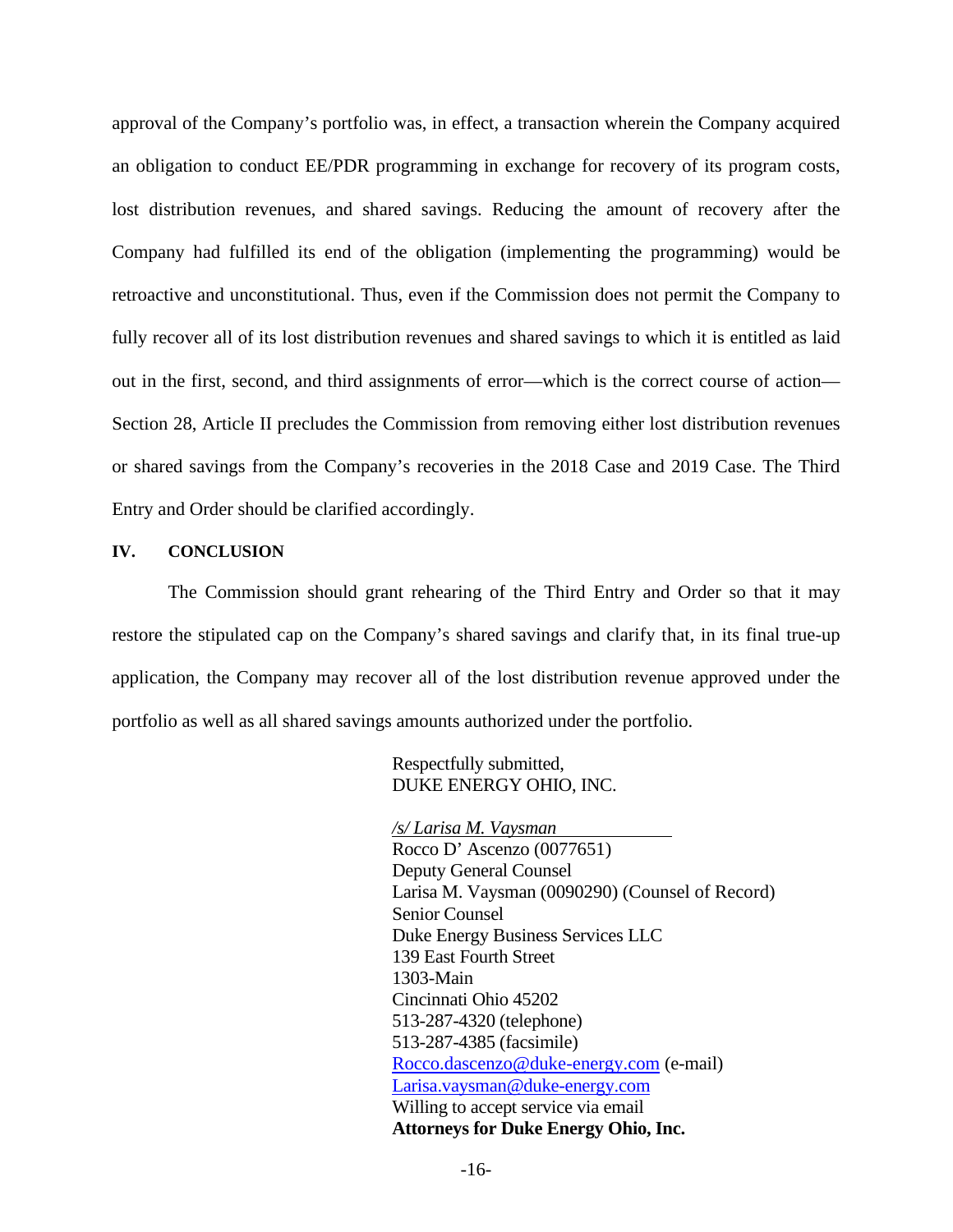### **CERTIFICATE OF SERVICE**

I hereby certify that a true and accurate copy of the foregoing was delivered by U.S. mail (postage prepaid), personal delivery, or electronic mail, on this 18<sup>th</sup> day of December 2020, to the parties listed below.

> */s/ Larisa M. Vaysman* Larisa M. Vaysman

stnourse@aep.com Bojko@carpenterlipps.com mpritchard@mcneeslaw.com joliker@igs.com mleppla@theoec.org callwein@keglerbrown.com john.jones@ohioattorneygeneral.gov Natalia.messenger@ohioattorneygeneral.gov paul@carpenterlipps.com tdougherty@theOEC.org rdove@keglerbrown.com cendsley@ofbf.org lcurtis@ofbf.org amilam@ofbf.org christopher.healey@occ.ohio.org mwarnock@bricker.com dborchers@bricker.com dparram@bricker.com mdortch@kravitzllc.com mkurtz@BKLlawfirm.com

kboehm@BKLlawfirm.com jkylercohn@BKLlawfirm.com msmckenzie@aep.com gmille7@uic.edu ccox@elpc.org rkelter@elpc.org mfleisher@dickinsonwright.com nhromalik@mwalliance.org abrink@nhtinc.org snix@ohioenergy.org kelly@ceres.org eostrowski@firstenergycorp.com kjklaw@yahoo.com mrgladman@jonesday.com swilliams@nrdc.org rendris@firstenergycorp.com Michael.schuler@aes.com eakhbari@bricker.com williams@dgardiner.com